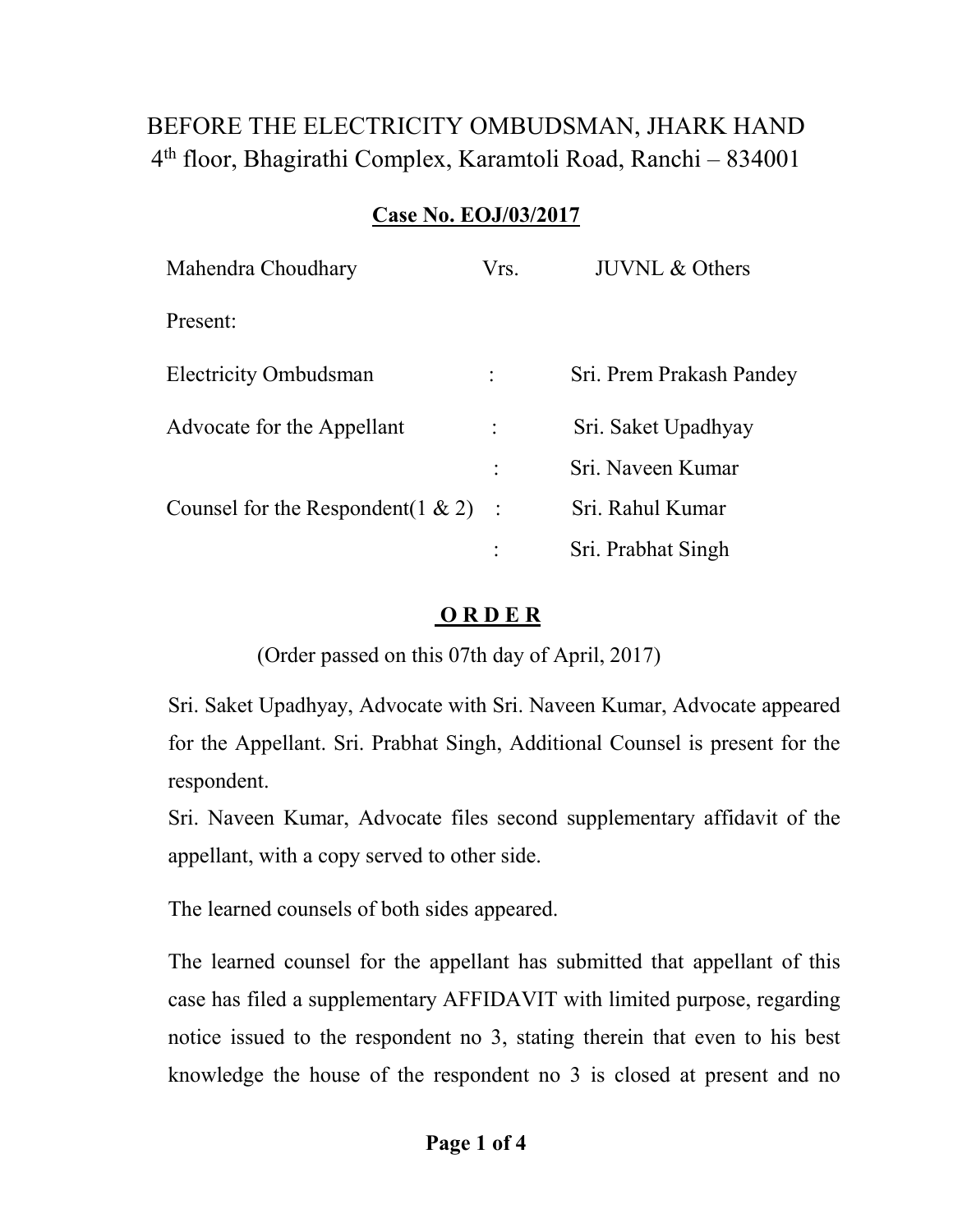person is available at there. It was earlier submitted that only to create nuisance, the objection was filed by respondent no 3 due to his electric line was disconnected since 9.3.17, consequently appellant is suffering of no fault of his own.

The learned counsel for the appellant has placed reliance upon a case law Amarender singh vrs. Calcutta electric supply, reported in AIR 2008, Cal page 66, in support of his submission, wherein, Hon'ble High Court has clearly observed that right to shelter includes electricity & essential service & can not prevent occupier from enjoying benefit. The Learned counsel further placed reliance upon case law Molay Kumar Acharya vrs. Chairmancum –Managing Director reported in AIR 2008, Calcutta 47, in which, a clear cut principle of law laid down that pendency of litigation between the parties cannot be equated as trespasser. As matter of fact, the appellant of this case is facing serious hardship  $\&$  is on the verge of closure of his small shop & prays for grant of electrical connection with immediate effect to avoid irreparable loss & injury. Lastly it is submitted that after proper service of notice issued by this forum  $\&$  also due to return of the same none appeared on behalf of Respondent no. 3. Therefore the electric supply of the appellant be restored at the earliest

The Ld counsel appearing for Res 1 & 2 has clearly admitted the principle of law laid down by Hon'ble High of Calcutta & fairly admitted that the appellant is a tenant in the shop in question ,therefore, appellant comes within the meaning of "occupier" under section 43 of electricity Act 2003. As per settled principle of law as submitted above, the appellant is entitled to get electric connection in his shop in question. It has further been submitted that Ld. VUSNF, Hazaribag, after considering the necessity & urgency of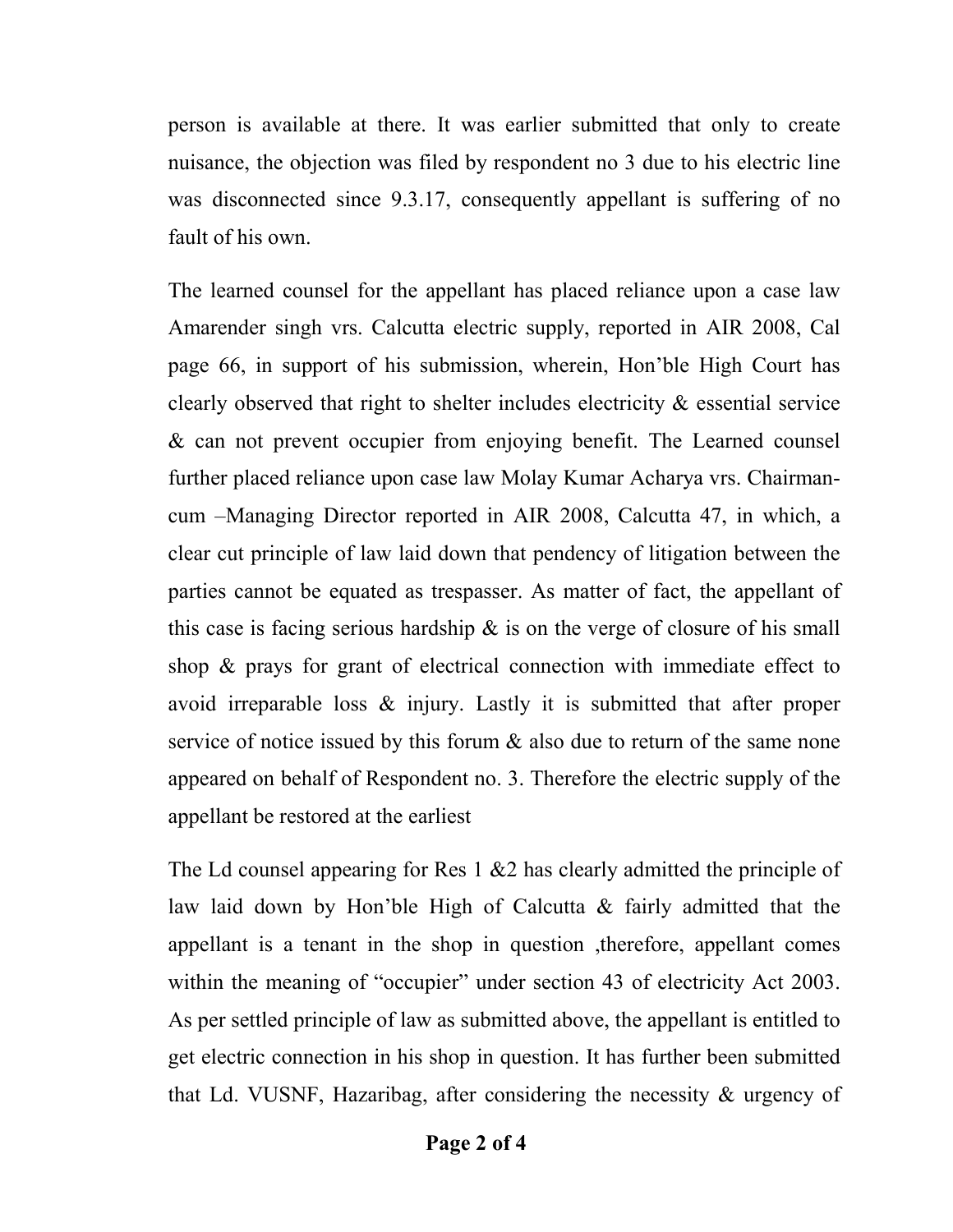electric connection of the appellant, issued interim order on 11.01.16 for releasing electric connection & accordingly the said order was complied on 25.01.16 but at the time of passing impugned judgement and order, the Ld forum has withdrawn the aforesaid interim order dated 11.01.16, with direction that electric connection may be released in the shop built upon the land purchased by Sri. Ashok Kumar kedia, after the decision in title suit no. 139/2014, in the court of civil judge (junior division) No 2, Dhanbad. The Ld counsel further submitted that after passing impugned order  $\&$  in compliance thereof, the electric connection of the appellant has been disconnected, so there is no fault on part of Respondent no. 1& 2.

Having considered the entire fact & circumstances of this case, as discussed in aforesaid paragraph, I do find that appellant is a tenant in shop in question as per agreement. Whether that agreement is legal or void, this forum has got no jurisdiction to decide the same. It is admitted fact that Respondent no. 3 has objection from very abinitio with regard to electric connection in shop in question, in favour of the appellant. It is admitted fact that one title suit is pending in the competent civil court of Dhanbad for declaration of right title & interest of Respondent No. 3 over shop in question.

Admittedly, the legality and /or validity of the occupation of the shop in question by the appellant can be decided in the competent civil court, having got jurisdiction, but that will not prevent the said appellant from enjoying the benefit of electric connection. Undoubtedly, the appellant is only occupier as tenant either legal or trespasser. Therefore under the said circumstances, supply of electricity in the shop in question, occupied by the appellant should not be refused. Since appellant is running a shop so there is essential requirement of electricity in his shop. It is admission of the appellant that his